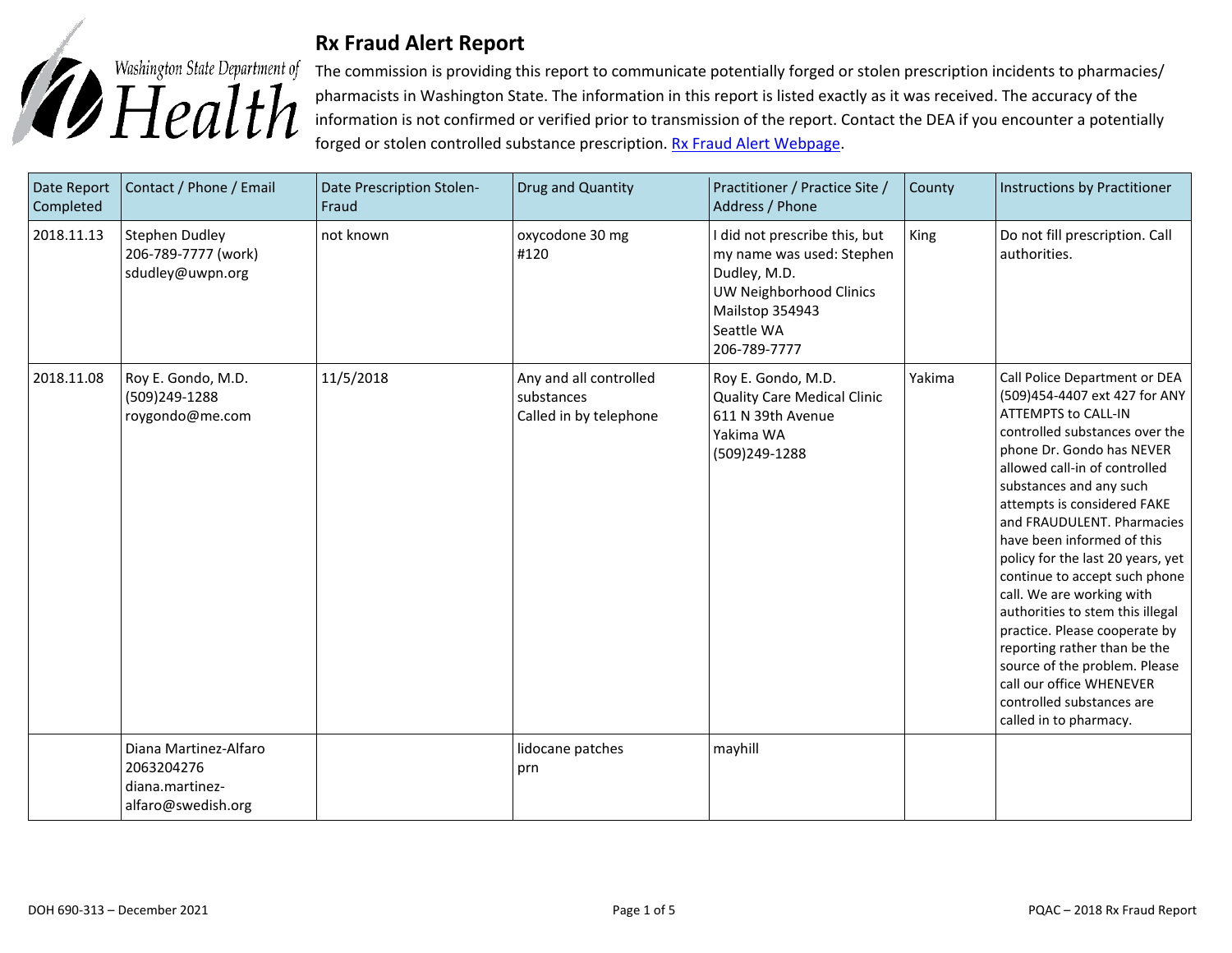| Date Report<br>Completed | Contact / Phone / Email                                                                | Date Prescription Stolen-<br>Fraud | Drug and Quantity                                                               | Practitioner / Practice Site /<br>Address / Phone                                                                                      | County    | Instructions by Practitioner                                                                                                                                                            |
|--------------------------|----------------------------------------------------------------------------------------|------------------------------------|---------------------------------------------------------------------------------|----------------------------------------------------------------------------------------------------------------------------------------|-----------|-----------------------------------------------------------------------------------------------------------------------------------------------------------------------------------------|
| 2018.10.17               | Karen Kilian<br>206 972 8747<br>ciaokk@msn.com                                         | 12/29/2017                         | clorazepate 7.5 mg tablet<br>90 days                                            | karen kilian<br>seattle childrens<br>4800 Sand Point Way NE<br>Seattle WA<br>206-987-2000                                              | King      | I am a pediatric nurse<br>practitioner, I don't prescribe<br>medications for animals. This<br>was for Jake 'dog' Meren.                                                                 |
| 2018.10.01               | April Panpipat<br>206-204-3366 (work) 206-<br>747-7789 (cell)<br>apanpipat@amcsvet.com | 9/28/2018                          | Hydrocodone<br>10mg/Acetaminophen<br>325mg<br>90 tablets                        | Brittany Johnson, DVM<br>(without consent)<br>Animal Medical Center of<br>Seattle<br>14810 15th Ave NE<br>Shoreline WA<br>206-204-3366 | King      | Call the provider to verify the<br>prescription.                                                                                                                                        |
| 2018.09.27               | Ethan Babcock<br>206 604 9417<br>ethan.babcock@swedish.org                             | 9/26, attempted call in            | Promethazine with Codeine<br>unknown                                            | <b>Ethan Babcock</b><br>Swedish Hospital Medicine<br>747 Broadway<br>Seattle Washington<br>206 386 6000                                | King      | Call the Provider or Swedish<br>Medical Center, I am a<br>hospitalist, all my<br>prescriptions should be for<br>patients recently discharged<br>from the hospital.                      |
| 2018.09.13               | Lesli Cate<br>360-994-4211<br>lesli@westsoundderm.com                                  | 9/12/2018                          | 13 prescriptions of varying<br>doses<br>13 prescriptions of varying<br>quantity | Dianne Levisohn<br><b>West Sound Dermatology</b><br>19917 7th Ave NE, Suite 203<br>Poulsbo WA<br>360-824-5474                          | Kitsap    | We were actually contacted<br>by the pharmacy from San<br>Diego as they discovered the<br>fraud. They have contacted<br>their local police.                                             |
| 2018.09.12               | Shawna Watanabe<br>2534171730<br>s1594c91@safeway.com                                  | 7/19/2018                          | Promethazine-Codeine<br>6.25mg-10mg/5 ml syrup<br>varying qty                   | Tracey Shirk; Salini Nair<br><b>Christ Community Medical</b><br>Clinic<br>1 A St NW<br>Auburn WA<br>253-736-2634                       | King      | Prescriptions 4X5<br>prescription pads (not 8x11)<br>and handwritten - call<br>Catherine or provider at the<br>clinic to verify at 253-736-<br>2634 before filling                      |
| 2018.08.21               | Sasha Hokanson<br>425-744-0709<br>office@summemedicalclinic.<br>com                    | 5/15/2018                          | Phentermine 37.5mg<br>60                                                        | Tommy Summe, DO<br><b>Summe Medical Clinic</b><br>7614 195th St SW Ste 200<br><b>Edmonds Washington</b><br>425-744-0709                | Snohomish | DO NOT FILL- If patient calls<br>using the name Diane Harris<br>or Sandy please call our<br>office as this person keeps<br>trying to call in their own rx<br>using our employees names. |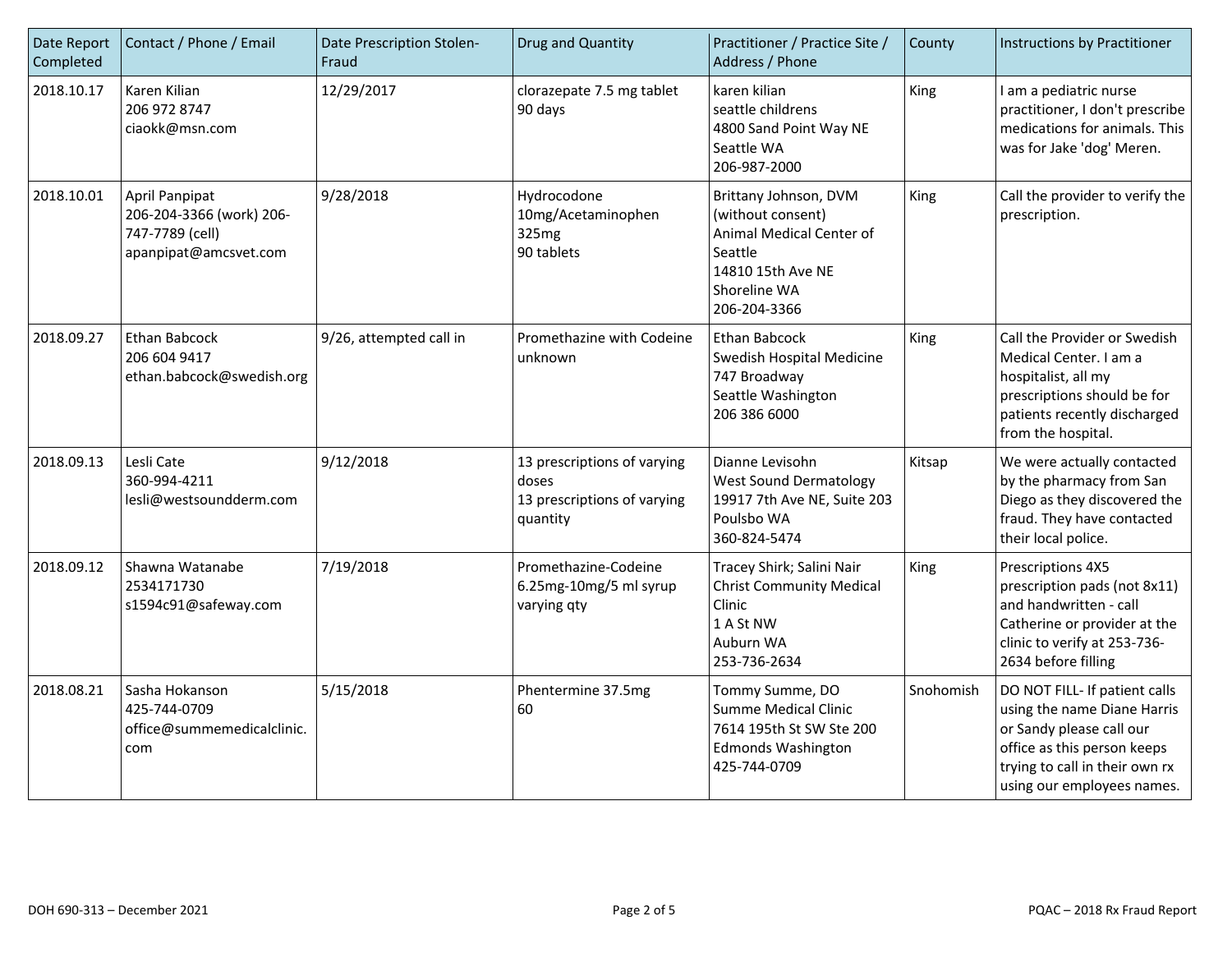| Date Report<br>Completed | Contact / Phone / Email                                            | Date Prescription Stolen-<br>Fraud | Drug and Quantity          | Practitioner / Practice Site /<br>Address / Phone                                                                                                                     | County | Instructions by Practitioner                                                                                                                                                                                                                                           |
|--------------------------|--------------------------------------------------------------------|------------------------------------|----------------------------|-----------------------------------------------------------------------------------------------------------------------------------------------------------------------|--------|------------------------------------------------------------------------------------------------------------------------------------------------------------------------------------------------------------------------------------------------------------------------|
|                          | Kunsoo Kim<br>(206) 859-8552<br>rxm.03788@store.walgreens<br>.com  |                                    | Oxycodone/APAP 5/325<br>20 | Luke St. Marie<br><b>Valley Dental Group</b><br>17900 Talbot Rd S Suite 103<br>Renton WA<br>(425) 271-1727                                                            | King   |                                                                                                                                                                                                                                                                        |
|                          | <b>GARY HAUBER</b><br>509 865-2722<br>GARYHAUBER@YAHOO.COM         |                                    | OXYCODONE 30MG<br>60       | TAREK H. SHAHBANDAR                                                                                                                                                   |        |                                                                                                                                                                                                                                                                        |
| 2018.08.03               | Ryan Bradley<br>5095999181<br>ryan@canyonlakescounselin<br>g.com   | Unknown                            | Unknown<br>N/A             | Canyon Lakes Family Counseling<br>Center/ Annette McClendon<br>Canyon Lakes Family Counseling<br>Center<br>1601 NW Columbia Park Trail<br>Richland WA<br>509-591-0462 | Benton | 2 full pads and about 24 from<br>another pad have gone missing.<br>If any prescriptions come<br>through at all with our name,<br>please call us to verify. 509-591-<br>0462. There should never be any<br>prescriptions written after<br>7/20/18.                      |
| 2018.07.03               | Dustan Osborn<br>360-345-1381<br>dcosborn@osborncancercare<br>.com |                                    | phentermine 37.5<br>90     | Dustan Osborn, MD<br>Osborn Cancer Care<br>1201 Bishop Rd<br>Chehalis WA<br>360-345-1381                                                                              | Lewis  | Call the provider to verify                                                                                                                                                                                                                                            |
|                          | Marles Geist<br>360-623-5170<br>marlesgeist@hotmail.com            |                                    | Phentermine 37.5mg<br>90   | Dustan Osborn<br>Osborn Cancer Care<br>1201 Bishop Rd<br>Chehalis WA<br>360-345-1381                                                                                  | Lewis  |                                                                                                                                                                                                                                                                        |
| 2018.05.30               | Michael Williamson<br>2037338061<br>williamsonm@pacden.com         | unknown                            | n/a<br>n/a                 | Wilson Lee<br>Issaquah Highlands Dental<br>Group<br>1416 Highlands Drive NE<br>Issaquah WA<br>4255579000                                                              | King   | call provider to verify; call<br>office to verify; contact law<br>enforcement on the case                                                                                                                                                                              |
| 2018.05.22               | grace martin<br>509.670.3819<br>gmartin@valleycities.org           | 4-Apr-18                           | alprazolam<br>30           | Grace Martin<br><b>Valley Cities</b><br>26401 Pacific Highway South<br>Des Moines WA<br>206.408.5349                                                                  | King   | If someone who identifies<br>themself as Grace Martin and is<br>requesting to call in a<br>prescription for Xanax please<br>request that they send it in via<br>fax or EPCS or verify their<br>identity as a prescriber by<br>having them provide their DEA<br>number. |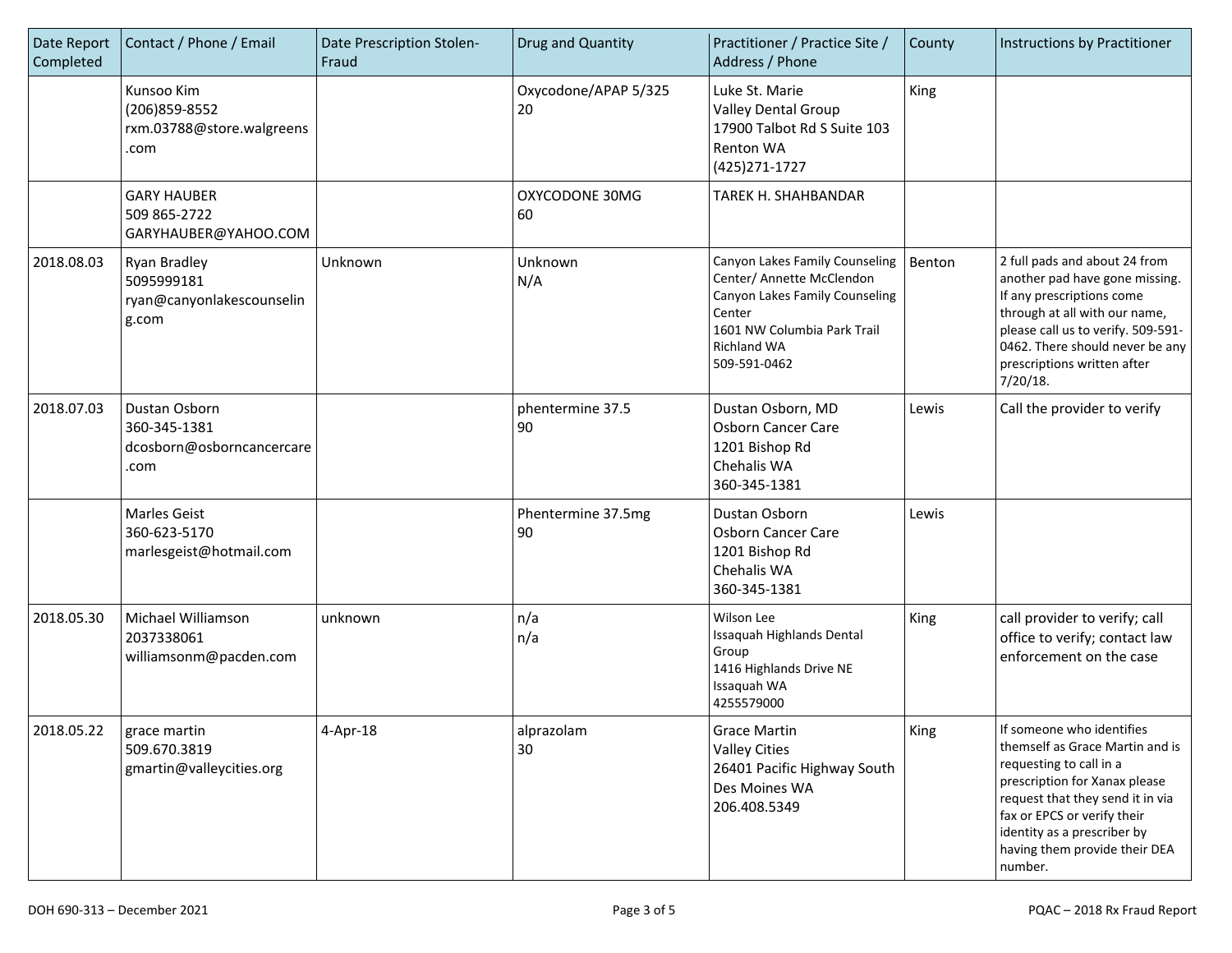| Date Report<br>Completed | Contact / Phone / Email                                                                   | Date Prescription Stolen-<br>Fraud | Drug and Quantity                                             | Practitioner / Practice Site /<br>Address / Phone                                                                                                      | County    | Instructions by Practitioner                                                                                                                                                                                                                                                                                            |
|--------------------------|-------------------------------------------------------------------------------------------|------------------------------------|---------------------------------------------------------------|--------------------------------------------------------------------------------------------------------------------------------------------------------|-----------|-------------------------------------------------------------------------------------------------------------------------------------------------------------------------------------------------------------------------------------------------------------------------------------------------------------------------|
| 2018.05.21               | Krissa Cramer<br>360-618-8041 or 360-814-<br>2735<br>kcramer@skagitregionalhealt<br>h.org | unknown                            | Zolpidem Tartrate (Ambien)<br>30                              | Mark Lucianna, MD<br>Skagit Regional Health-<br><b>Arlington Family Medicine</b><br>7530 - 204th Street NE<br>Arlington WA<br>360-435-8810             | Snohomish | Dr Lucianna is not refilling any<br>medications for 3 patients<br>using his DEA number. Cindy<br>Ellenberger Stephanie<br>Ellenberger Joshua Tetrick You<br>may also contact officer Mike<br>Phillips at 360-403-3400<br>regarding case #18-9712 You<br>may also call the clinic to verify<br>suspicious prescriptions. |
| 2018.05.17               | Jacob Luker<br>2317364395<br>jakeluker@gmail.com                                          | 5/16/2018                          | Codeine-Phenergan 10 mg-<br>6.25 mg/5 mL oral syrup<br>360 mL | Glenn Ziemski, MD<br><b>Precious Memory Family</b><br><b>Medical Clinic</b><br>7620 NE Killingsworth St.<br>Suite 101<br>Portland OR<br>(503) 384-2392 | Clark     | Call provider to verify using a<br>number other than what is<br>on script.                                                                                                                                                                                                                                              |
| 2018.05.16               | <b>Heather Ferguson</b><br>206-744-9897<br>hfergus@uw.edu                                 | 5/6/2018                           | Oxycodone 15mg<br>120                                         | Chibawanye Isidore Ene<br>Harborview Medical Center<br>325 9th Ave<br>Seattle WA                                                                       | King      | Provider rarely prescribes<br>opioids. Contact provider to<br>verify.                                                                                                                                                                                                                                                   |
|                          | Arsalan Shah<br>8326715343<br>arsalanshah100@gmail.com                                    |                                    | Promethazine-Codeine 6.25-<br>10mg/5ml<br>473                 | Glenn Ziemski<br>Concentra Urgent Care<br>12518 NE Airport Way Suite<br>110<br>Portland Oregon<br>503-256-2992                                         | Clark     |                                                                                                                                                                                                                                                                                                                         |
| 2018.05.01               | Adam Burkey<br>2065386300<br>adam.burkey@anesispain.com                                   | April 27th 2018                    | Oxycodone 15 MG TABS<br>120                                   | Dr. Marshall Bedder<br>Anesis Spine & Pain Care -<br>Pain Care Physicians PLLC<br>801 SW 16th st<br>Renton Washington<br>2065386300                    | King      | Call Clinic                                                                                                                                                                                                                                                                                                             |
|                          | Julie Crantz<br>253-874-1700<br>julie.crantz@virginiamason.org                            |                                    | diphenoxylate-atropine 2.5-<br>0.025                          | Julie Crantz                                                                                                                                           |           |                                                                                                                                                                                                                                                                                                                         |